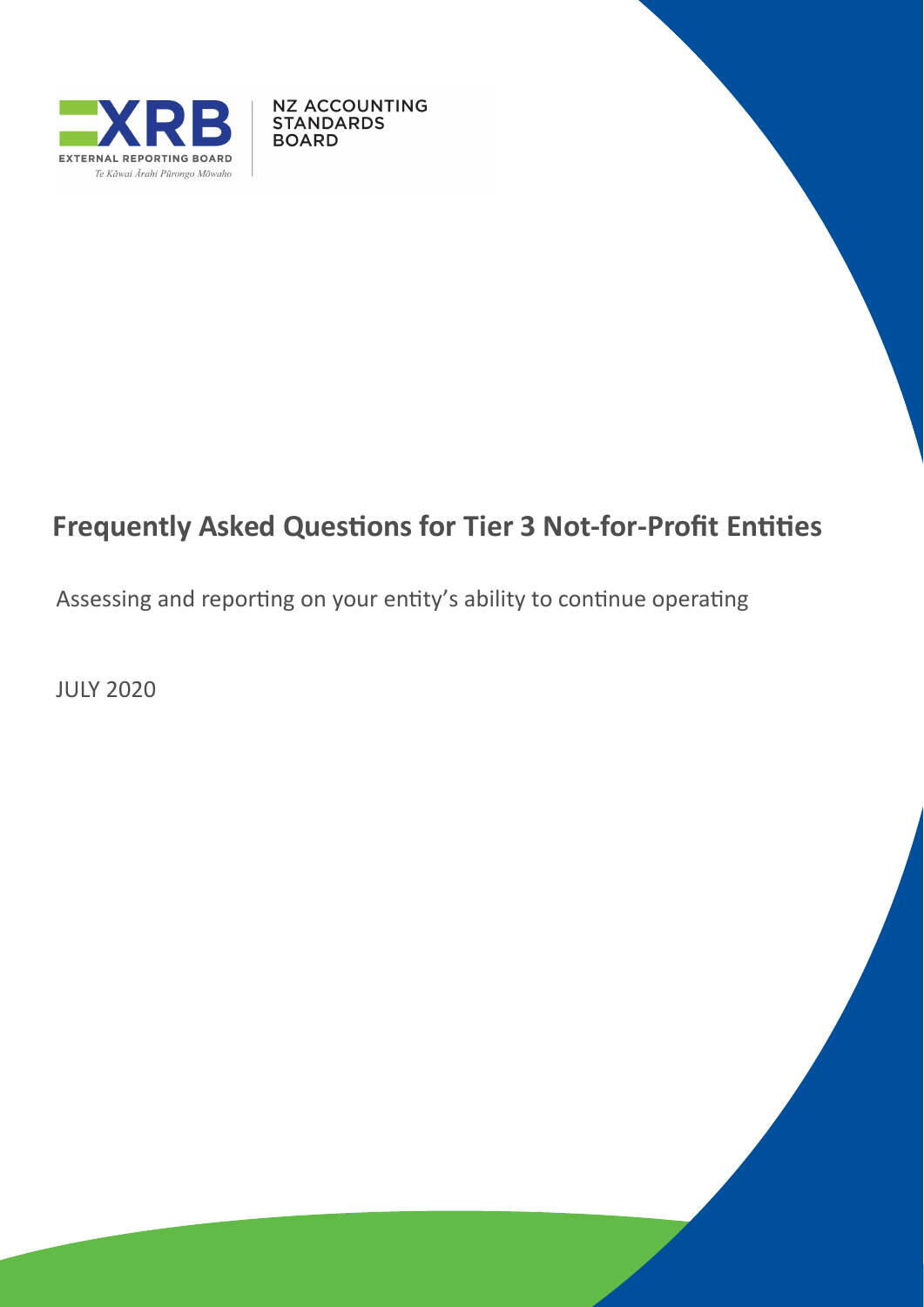### **What's in these FAQs?**

| Why is it important for an entity to report on its ability to continue operating? ---------------------- 5 |  |
|------------------------------------------------------------------------------------------------------------|--|
|                                                                                                            |  |
|                                                                                                            |  |
|                                                                                                            |  |

## **Introduction**

We have put together this series of FAQs to help the governing bodies of Tier 3 not-for-profit entities understand their responsibilities to assess and report on their entity's ability to continue operating.

In periods of increased uncertainty (such as that caused by COVID-19), providing information on your entity's\* ability to continue operating is an important part of helping readers to understand your performance report.

The FAQs highlight and refer to the requirements from the Tier [3 Standard\\*](https://www.xrb.govt.nz/accounting-standards/not-for-profit/pbe-sfr-a-nfp/)\*

*\* References to an 'entity' should be read as reference to a Tier 3 not-for-profit entity (including registered charities).*

- *\*\* Full title of the Tier 3 Standard is Public Benefit Entity Simple Format Reporting – Accrual (Not-For-Profit)*
- *\*\* Public Benefit Entity Simple Format Reporting – Cash (Not-For-Profit) which applies to Tier 4 not-for-profits includes no specific requirements for an entity to report on its ability to continue operating.*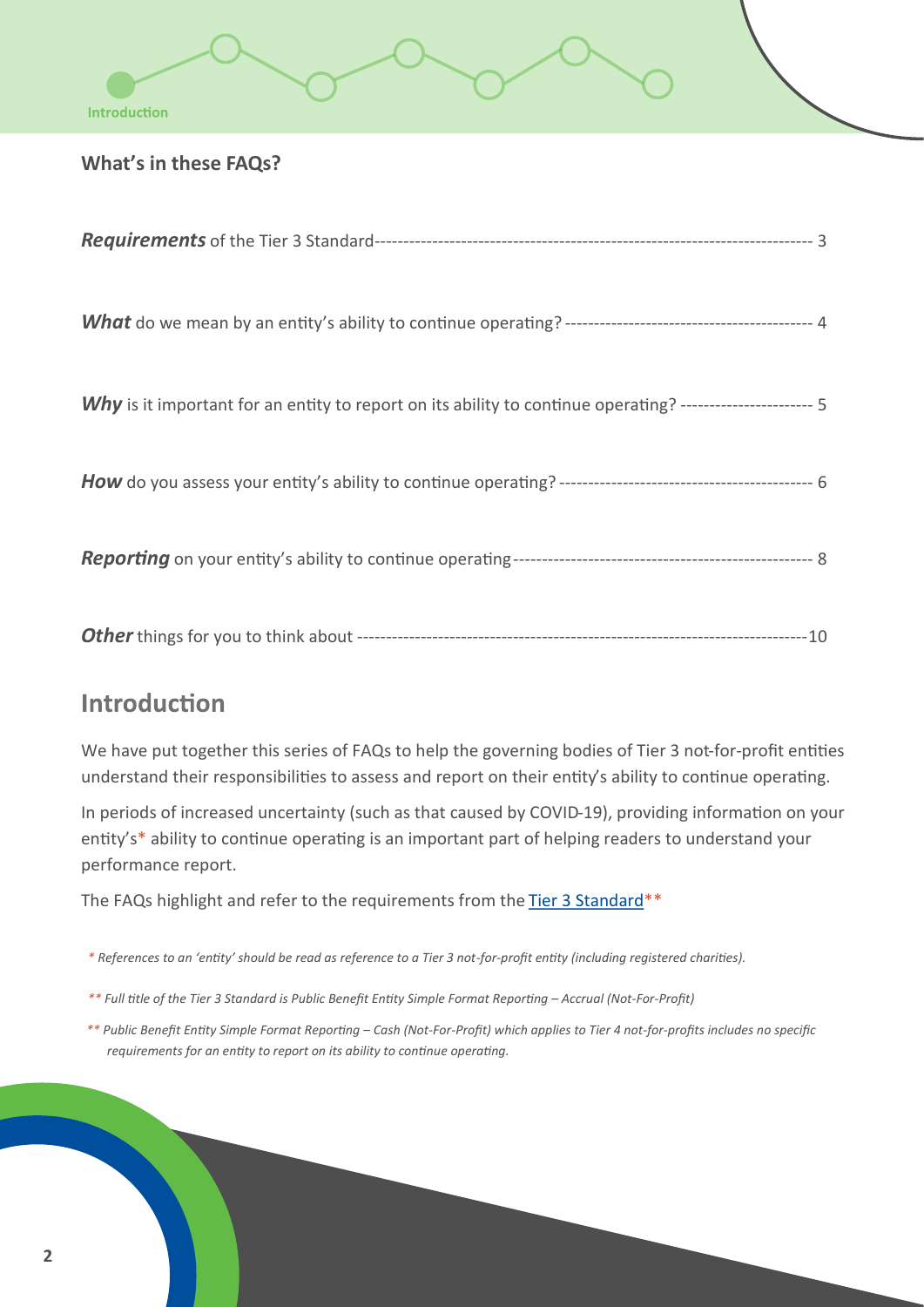# **Requirements of the Tier 3 Standard**

**Requirements** 

### **General requirements**

The Tier 3 Standard requires you to include in your entity's performance report\* any information that you consider necessary to understand your entity's overall financial performance and position.

This usually includes any important information you know about your entity's ability to continue operating.

*See paragraphs A11, A81, A149, and A213 of the Tier 3 Standard*

### **Specific requirements**

The Tier 3 Standard includes two specific requirements to provide information about your entity's ability to continue operating.

The statement of accounting policies requires you to state whether or not your entity's performance report has been prepared assuming that it will continue to operate for the foreseeable future.

If your entity plans to stop operating within 12 months of your financial year end, or it is likely that it will have to, in the notes to your performance report you are required to:

- (a) state that;
- (b) explain why you intend to stop operating or may not be able to continue operating; and
- (c) estimate the effect this could have on the recorded amounts of your entity's assets and liabilities.

*See paragraphs A175, A176, A210 and A211 of the Tier 3 Standard*

For those who need more information the remainder of this document answers questions about what these requirements mean and how to apply them.

*\* Performance report refers to the annual report which includes both the entity's financial and non-financial information.*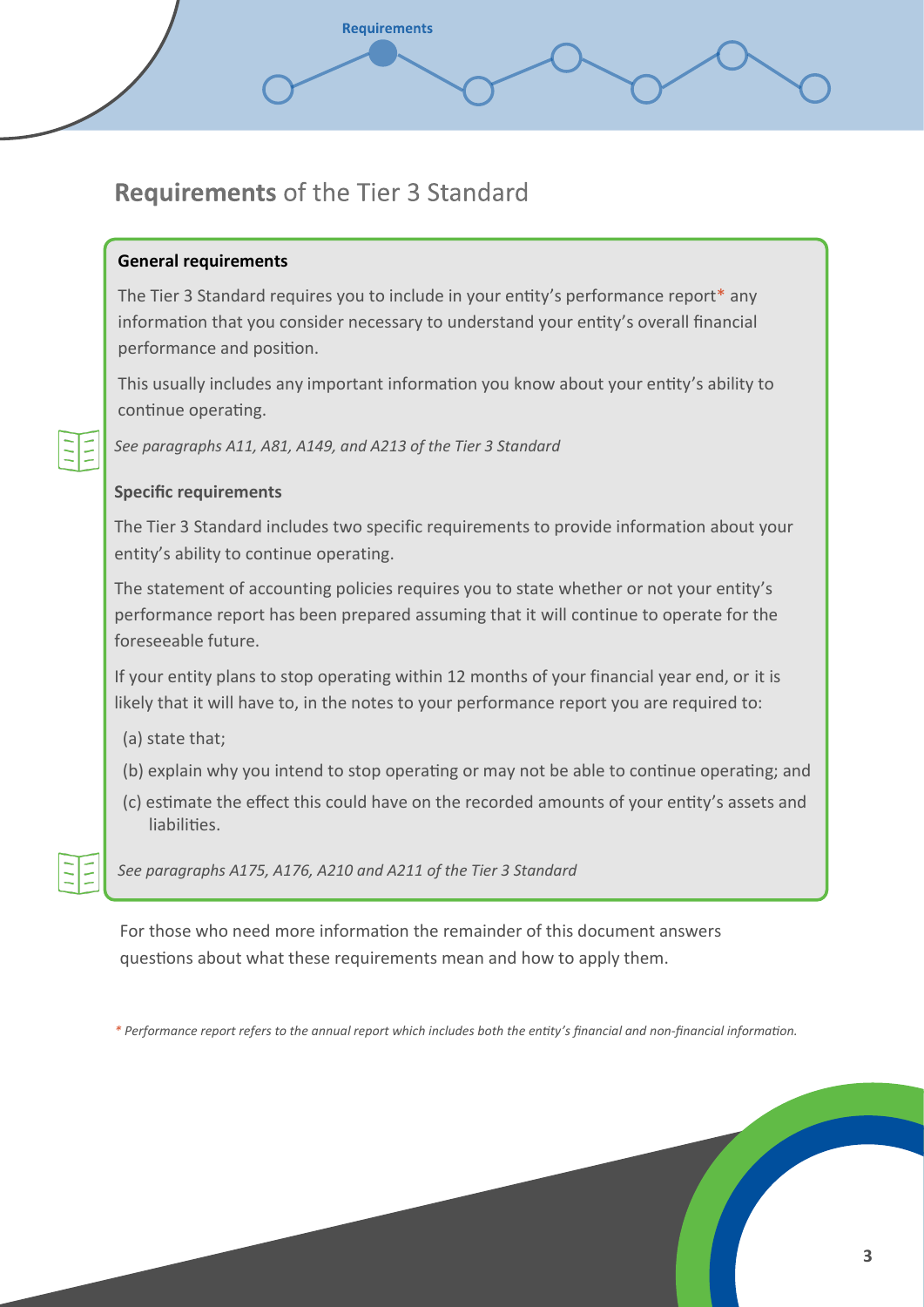

What do we mean by an entity's ability to continue operating?



Under the Tier 3 Standard, an entity is considered *not* to have the ability to continue operating in only two specific circumstances. It requires the governing body to either:

- decide to cease operating ("wind-up") within the next year; or
- to have no realistic alternative except to cease operating ("wind-up").

Even in difficult times, most entities are likely to be able to continue operating by being careful about how they spend their money or by changing how they do things.

In a nutshell, an entity is thought to have the ability to continue operating unless it expects not to exist within the next 12 months.



*See paragraph A176 of the Tier 3 Standard*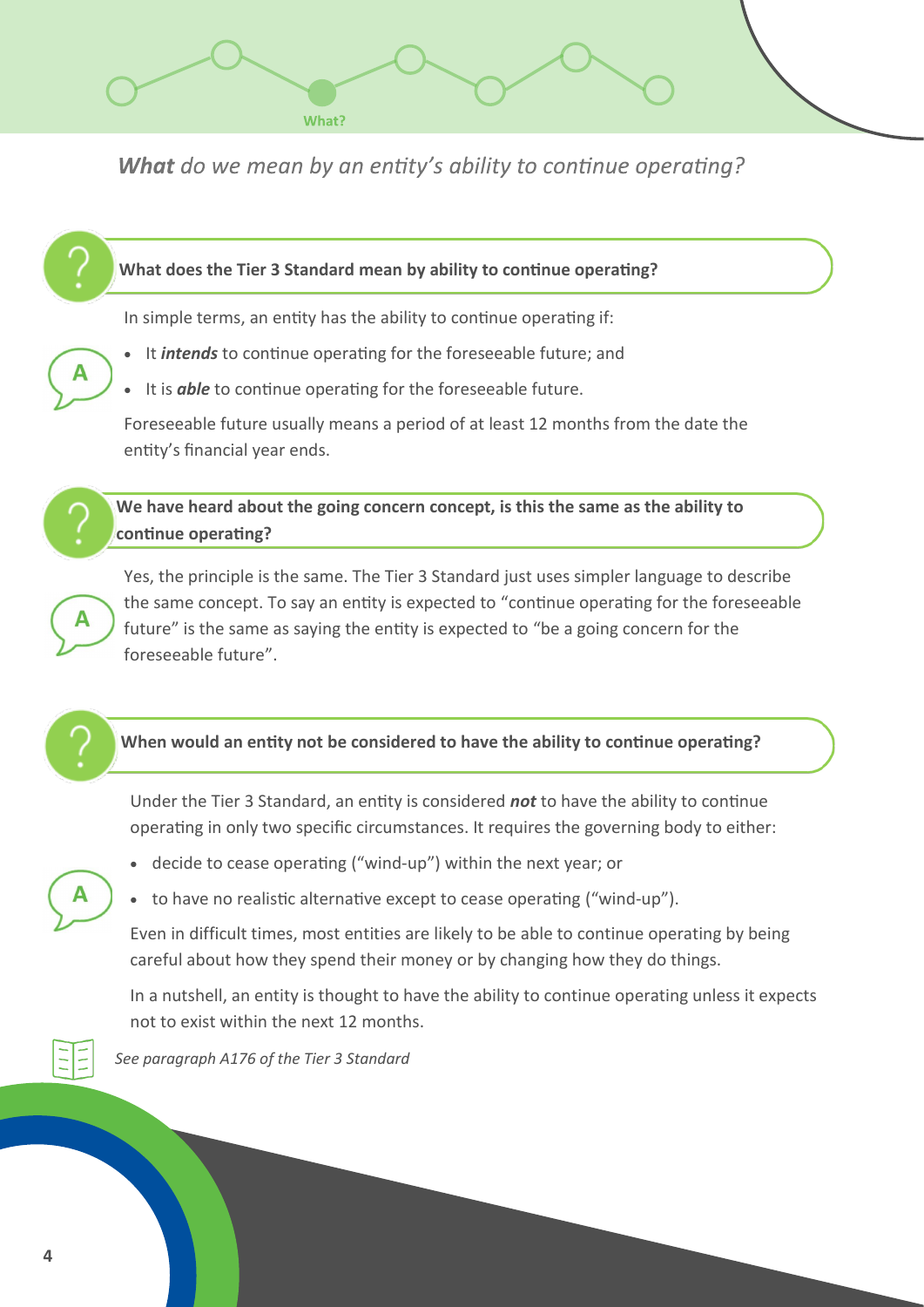Why is it important for an entity to report on its ability to continue operating?

Why?

#### **Why is assessing and reporting on our entity's ability to continue operating important?**

In the "good times" assessing and reporting on your entity's ability to continue operating is often simple. In many cases it's ok to assume that everything will continue as normal.



However, during difficult times, assessing and reporting on your entity's ability to continue operating is both more challenging and important.

Good reporting about your entity's ability to continue operating helps your donors, members, funders, beneficiaries, and the wider public understand how you've been affected and your plans to get through the difficult period.

#### **Why is the ability to continue operating considered a part of preparing our entity's performance report?**

Even though your performance report is mostly about what has already happened, it can still be affected by what happens in the future. Many items in the performance report are recorded assuming that your entity will continue operating. If you can't assume that, some of those items may need to be recorded at different amounts.

For example, you would normally record inventory at what it cost you to purchase. But if you think that you will need to wind-up and sell the inventory quickly, you may need to record the inventory at what you expect to receive from sale instead.



#### **Is it because of COVID-19 that we have to assess our entity's ability to continue operating?**

No this is not a new requirement, but we are aware that the COVID-19 pandemic is having a significant effect on everyone. Part of this can be that you will need to spend more time thinking about your ability to continue operating and how you are going to explain your thoughts to the readers of your performance report.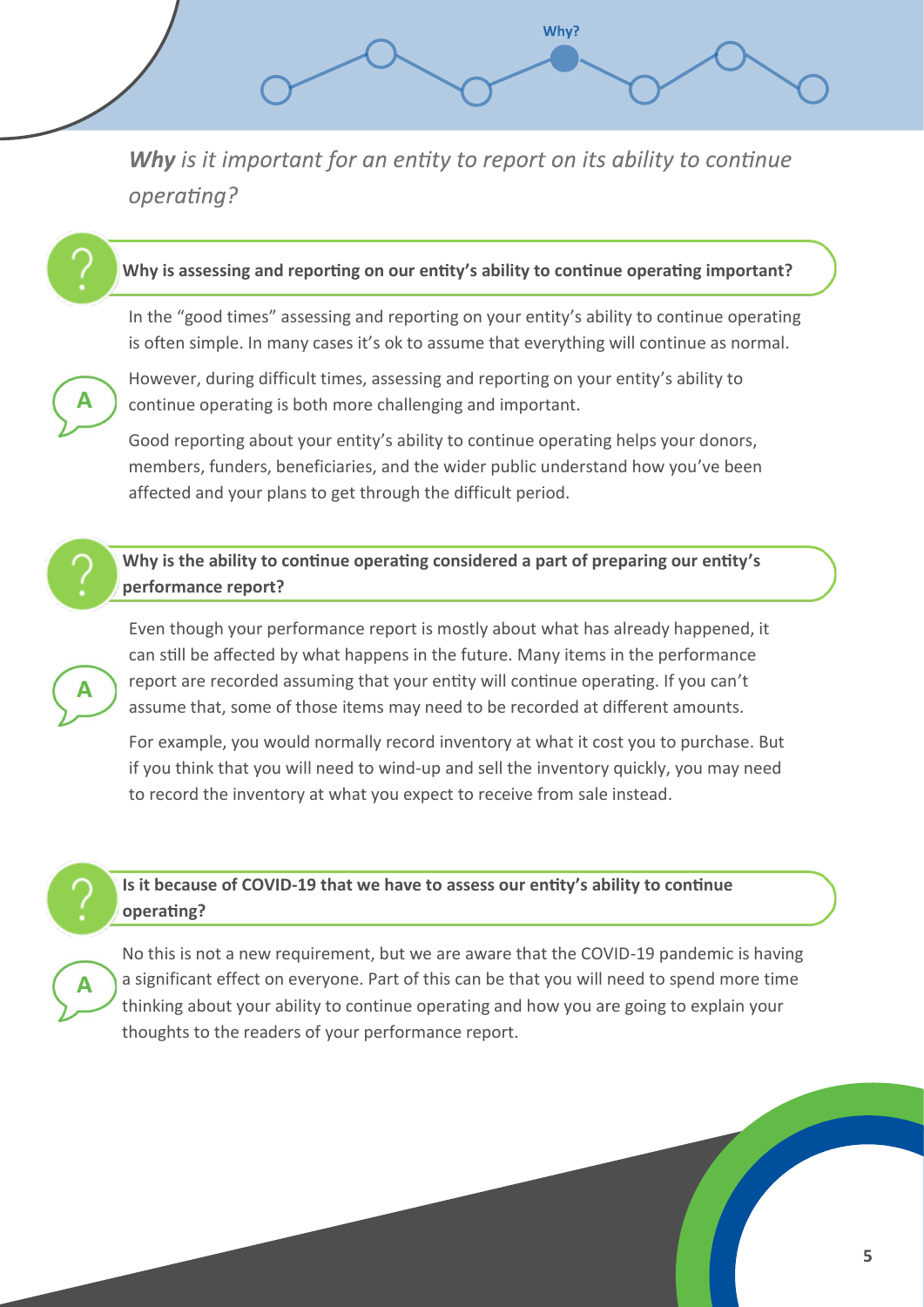# How do you assess your entity's ability to continue operating?

How?

#### **How do we decide whether our entity has the ability to continue operating?**

Because every entity is unique, there's no "one size fits all" rule you can use in every case. This means that your entity's governing body will need to make some judgement calls based on the information known when approving the performance report.

A good starting point for making your assessment is to prepare a cash flow forecast for the next financial year. A cash flow forecast is an estimate of the cash you expect to receive and the payments you expect to make during this time. Having a cash flow forecast helps you to form a view on whether your entity is going to have enough cash coming in to pay for all its costs.

Below, we have listed some key factors and some questions to ask yourself when assessing your entity's ability to continue operating. It is not intended to be a complete list but it should help you start thinking about your assessment.

| <b>FINANCIAL FACTORS</b><br><b>General question:</b> | Are we going to have enough cash to cover our costs?                                                                                                            |
|------------------------------------------------------|-----------------------------------------------------------------------------------------------------------------------------------------------------------------|
| <b>Specific questions:</b>                           |                                                                                                                                                                 |
| Donations                                            | Do we expect people to make fewer/smaller donations to us?                                                                                                      |
| Grants                                               | Have our funders agreed to provide more funding?<br>Do we have any multi-year grants? Could this change?<br>Are there any new grant schemes we could apply for? |
| Membership fees                                      | Will our members be able to pay their fees?<br>Do we expect any members to leave?                                                                               |
| Staff costs                                          | Are we going to be able pay employees on time?                                                                                                                  |
| Fixed costs                                          | Do we have any recurring costs that we have to cover (eg. rent, rates, electricity)?<br>Is there anything we can do to reduce these costs?                      |
| Loans                                                | Do we have any large loans and when are they due?<br>Are there any rules on our loans (loan covenants) which we are at risk of breaking?                        |
| <b>Fundraising</b>                                   | Do we need to change the way we fundraise?<br>Are we still comfortable with street collections?                                                                 |
| Cash reserves                                        | Do we have a rainy-day fund to help us cover our costs?                                                                                                         |
| Credit facilities                                    | Do we have an overdraft account with our bank we can use?                                                                                                       |
| Financial assistance                                 | Are there any government assistance schemes we qualify for?                                                                                                     |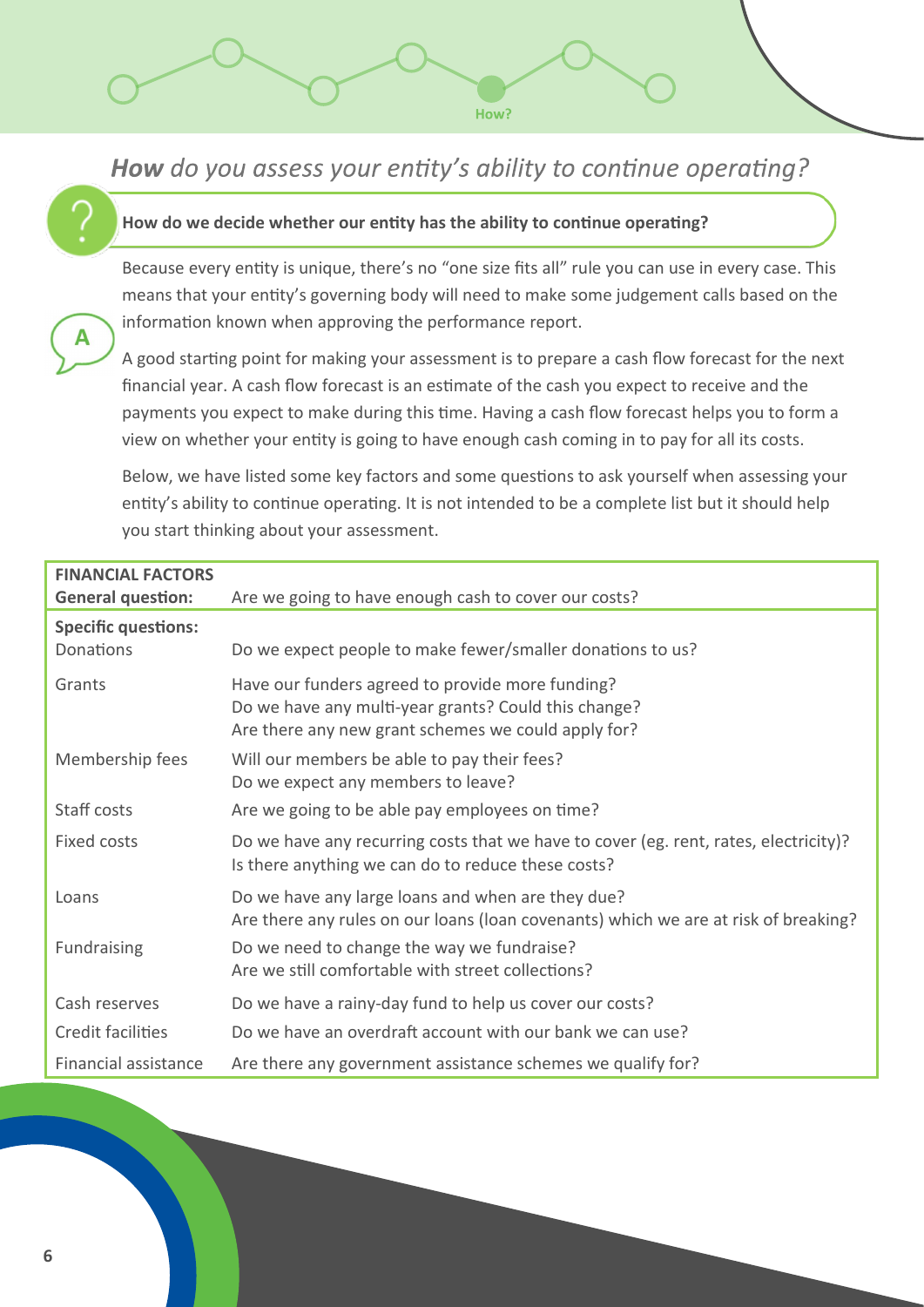You should also think about how any other non-cash factors could affect your entity's ability to continue operating, for example, access to volunteers.

How?



Remember to write down all the factors you considered when assessing your entity's ability to continue operating. This is particularly important if you have your performance report audited because your auditor will need to understand how you came to your conclusion.

| <b>OPERATING FACTORS:</b>  |                                                                                                                                    |
|----------------------------|------------------------------------------------------------------------------------------------------------------------------------|
| <b>General questions:</b>  | Are we going to be able to keep doing things in the same way?                                                                      |
|                            | What do we need to change?                                                                                                         |
|                            | Is there anything stopping us from making the necessary changes? Is it too costly?                                                 |
| <b>Specific questions:</b> |                                                                                                                                    |
| Contracts                  | Are we reliant on any large contracts?<br>Is there a risk that we could lose those contracts?                                      |
| Suppliers                  | Are we reliant on any large suppliers?<br>Is there a risk they will close down?<br>What would we do if they had to?                |
| Staffing                   | Are we reliant on staff or volunteers?<br>Will we be likely to retain our staff?<br>How could we adapt if we had fewer volunteers? |
| Logistics                  | Has anything affected our ability to provide our services?<br>Is there another way we can provide them?                            |
| Collaboration              | Can we work with others?<br>Would it be easier or less costly to do so?                                                            |
| Opportunities              | Is there another way we can fulfil our purpose?<br>Are there any opportunities to offer new or different services?                 |
| <b>LEGAL FACTORS</b>       |                                                                                                                                    |
| <b>General question:</b>   | Are we able to continue operating in the current legal environment?                                                                |
| <b>Specific questions:</b> |                                                                                                                                    |
| Legislation                | Have there been any changes in law that impact us?<br>What do they mean in practice?                                               |
| Regulation                 | Have any new regulations been introduced that affect us?                                                                           |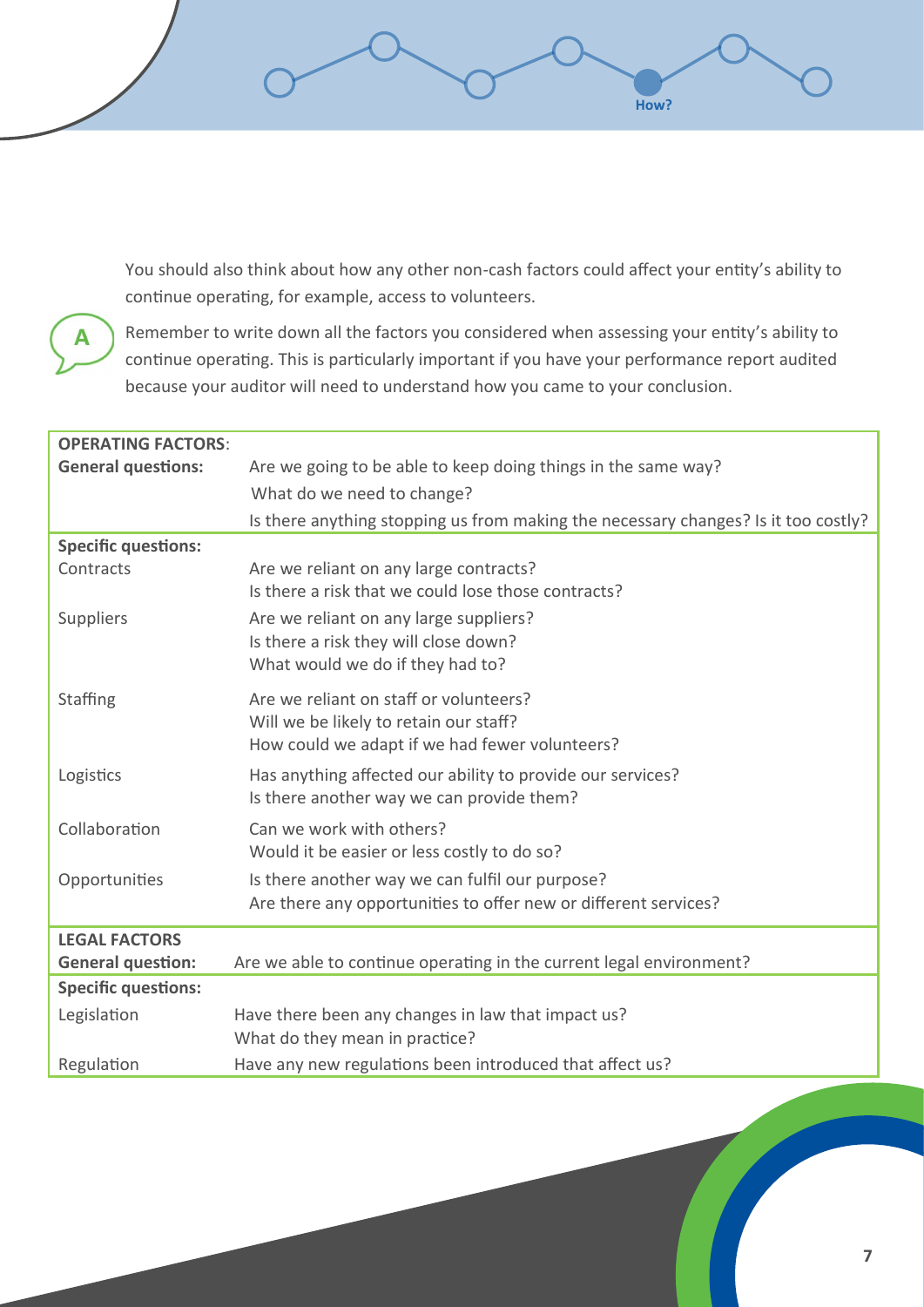**Reporting** on your entity's ability to continue operating

#### **What information do we need to include in our performance report?**

What you need to say in your performance report will depend on the outcome of your assessment of your entity's ability to continue operating. People reading your performance report understand you can't predict the future, but they do expect you to be clear and honest about your conclusion.

**Reporting** 

On the next page we have described what you will need to report depending on the outcome of your assessment.



#### **What if something happens after the end of our financial year?**

If something significant happens between the end of your financial year and when your performance report is approved at your annual general meeting, you are required to:

- describe what happened;
- estimate the financial effect of the event (if possible); and
- explain the effect on your entity's ability to continue operating (if any).

You should also revise your cash flow forecast and extend it further into the future. A good rule of thumb is at least 12 months from the date of the event. Think about whether your revised forecast changes your conclusion.

For example, one of your funders may have agreed to provide an additional grant or your landlord may have agreed to provide you with a rent holiday. Both of these things could make you more confident about your ability to continue operating.



*See paragraphs A33—A35, and A208 of the Tier 3 Standard*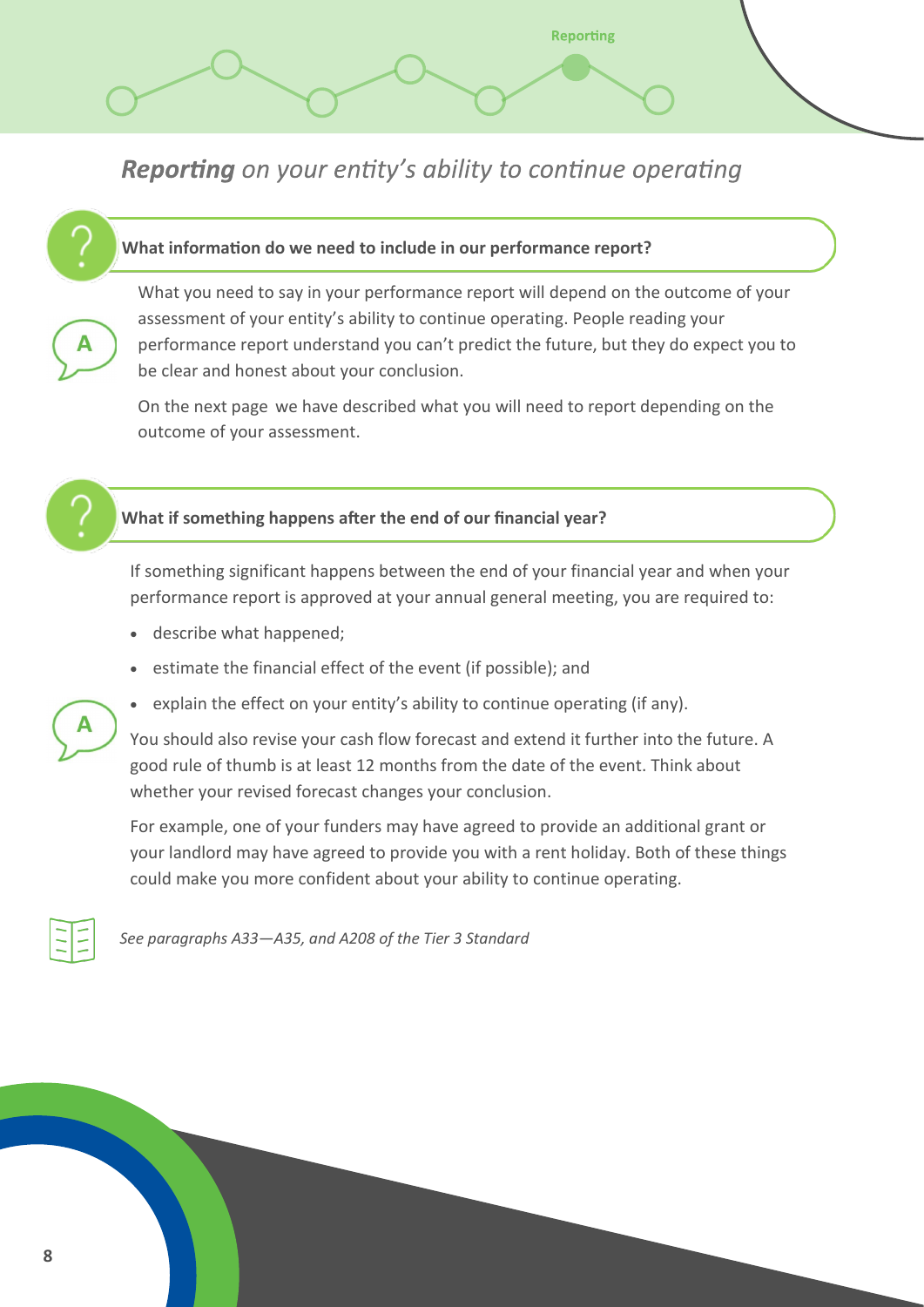If you decide that your entity *does have* the ability to continue operating, you are required to state this in your performance report as part of your statement of accounting policies. The Tier 3 template available on our website includes the following example under the heading "basis of preparation".

**Reporting** 

#### **Basis of Preparation\***

[Name] has elected to apply PBE SFR-A (NFP) Public Benefit Entity Simple Format Reporting - Accrual (Not-For-Profit) on the basis that it does not have public accountability and has total annual expenses of equal to or less than \$2,000,000. All transactions in the Performance Report are reported using the accrual basis of accounting. The Performance Report is prepared under the assumption that the entity will continue to operate in the foreseeable future.

If you are *uncertain* about whether your entity has the ability to continue operating, then you should:

- state that you think your entity has the ability to continue operating, as above; and
- explain how you came to that conclusion and why you are uncertain

It is particularly important to focus on the key factors you considered in reaching your conclusion. Try to support your explanation with information such as your total cash reserves, whether others have agreed to provide support (including government) and plans you have made to change how you do things.

If you decide that it's *unlikely* your entity has the ability to continue operating or you *intend to cease operating ("wind-up")*, you are required to:

- state that in your statement of accounting policies; and
- explain the reason why.

You are also required to consider whether this means that you should be recording anything in your performance report at a different amount. You may need to report some of your assets at the amount you could sell them for, rather than what you paid for them. Some of the more common things that need to be checked include:

- vehicles:
- office equipment such as computers and furniture;
- sports equipment; and
- inventory or stock on-hand.

*See paragraphs A10 and A210 of the Tier 3 Standard*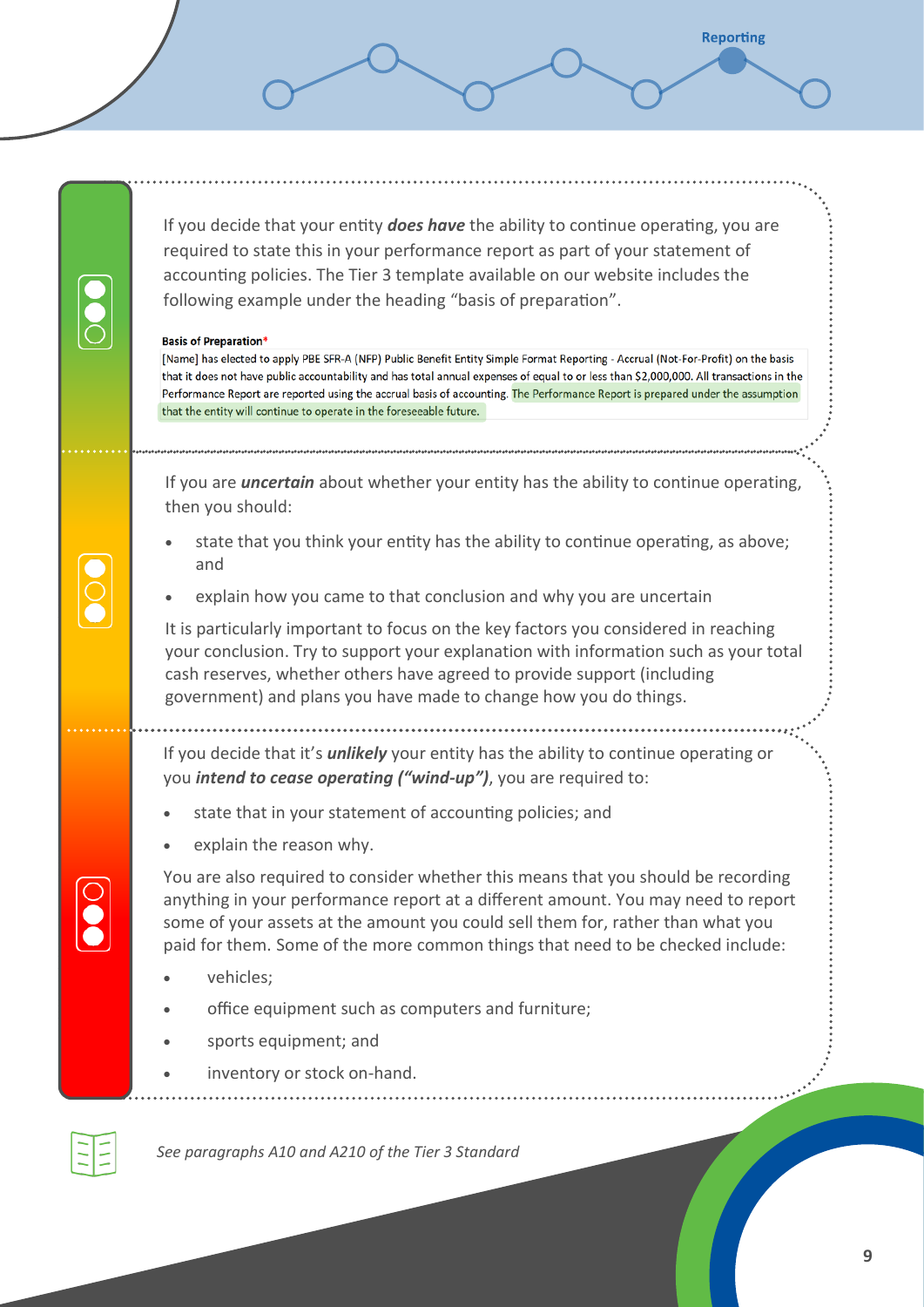## Other things for you to think about

#### **Do we need to include the impact of COVID-19 in our statement of service performance?**

**Other** 

While you're not specifically required to report on COVID-19, if your services had to change in response to the pandemic, it can be helpful to your readers to explain it in here.

For example, in response to COVID-19 you may have had to reduce, increase, or provide new services.



#### **What should we do to get ready for our audit?**

Your auditor is likely to ask you to provide evidence that supports your assessment of your entity's ability to continue operating.



While auditors may request many different types of evidence, your cash flow forecast will often be an important piece of evidence they rely on. Make sure it covers a period of at least 12 months from the expected date of your audit report. Also make sure it's adjusted for your answers to the types of questions included in the previous sections and you write down how you arrived at the numbers in your forecast.

We recommend talking to your auditor early so you know what they will expect to see.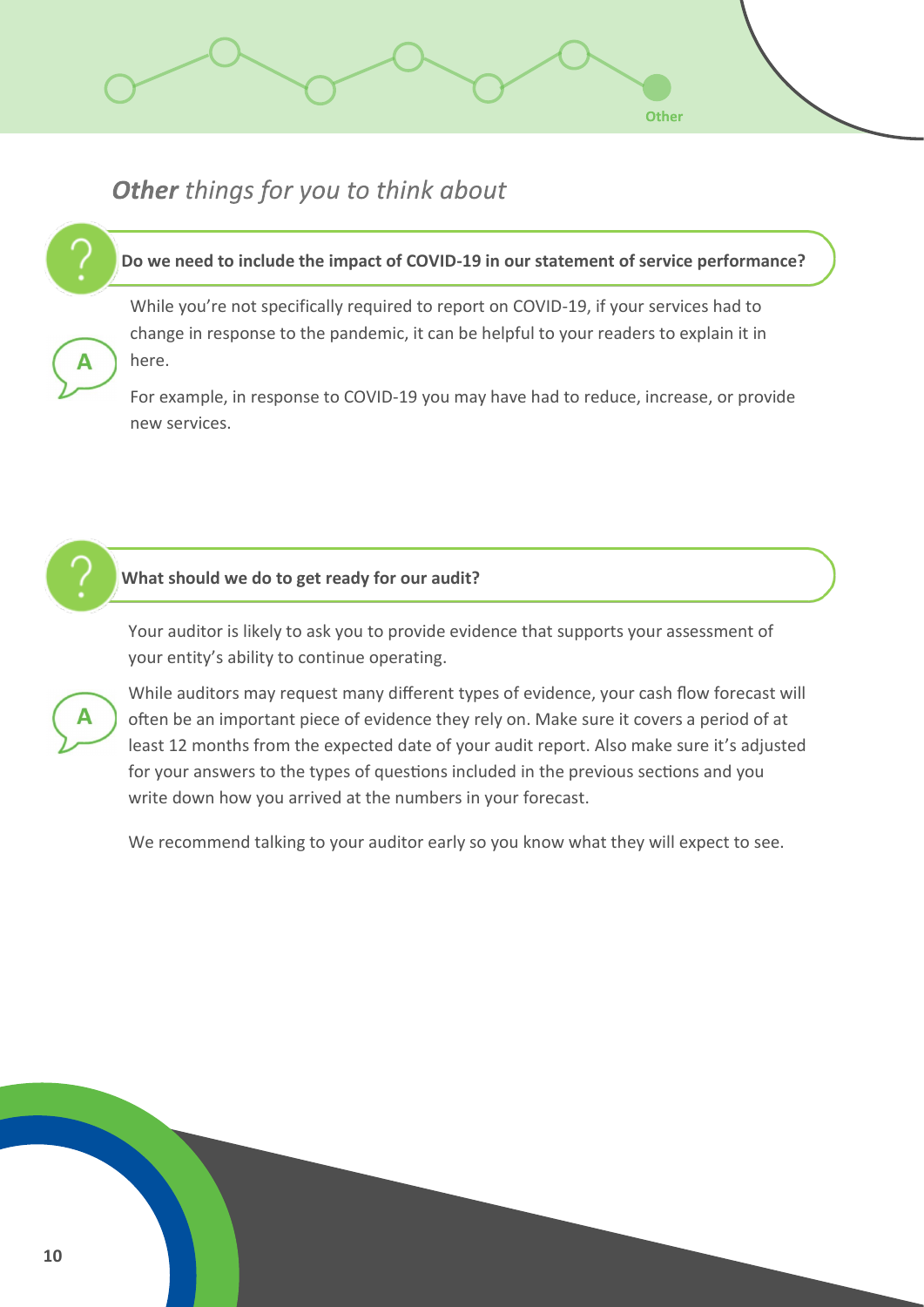

#### **Where can I go for more information on reporting or COVID-19**



More information on preparing your performance report can be found on the XRB [website.](https://www.xrb.govt.nz/) Our Tier 3 not-for-[profit entity standard page](https://www.xrb.govt.nz/accounting-standards/not-for-profit/pbe-sfr-a-nfp/) includes links to the standard, explanatory guidance, and template performance reports.

We also have a **dedicated hub** of information related to COVID-19 which contains links to other resources.

Other